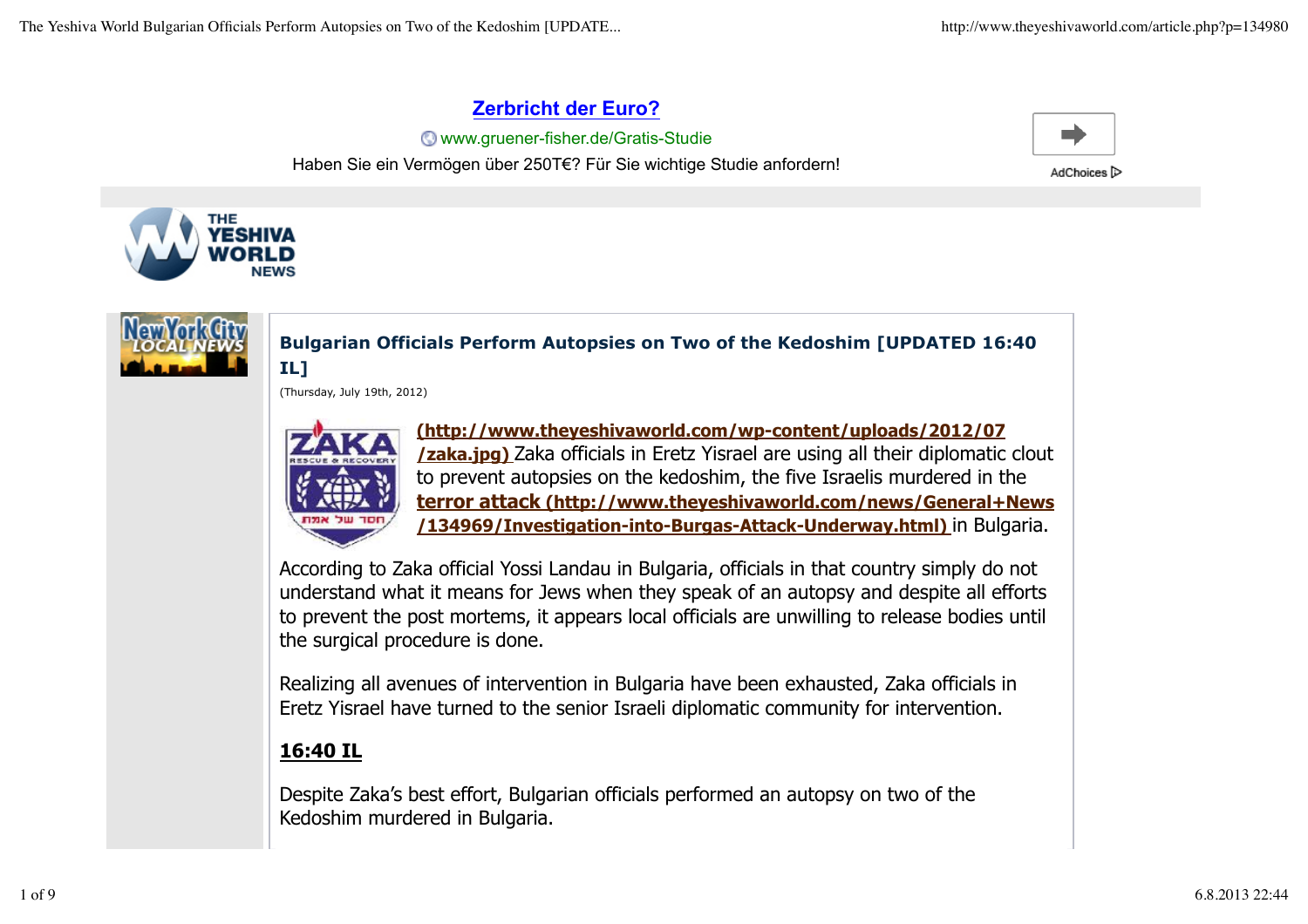**Advertisement Options** | **Contact YW** | **In the News** | **Policy** | **Login/Register** | **RSS**

Copyright 2013; All rights reserved. **Website design and development by Duvys Media**